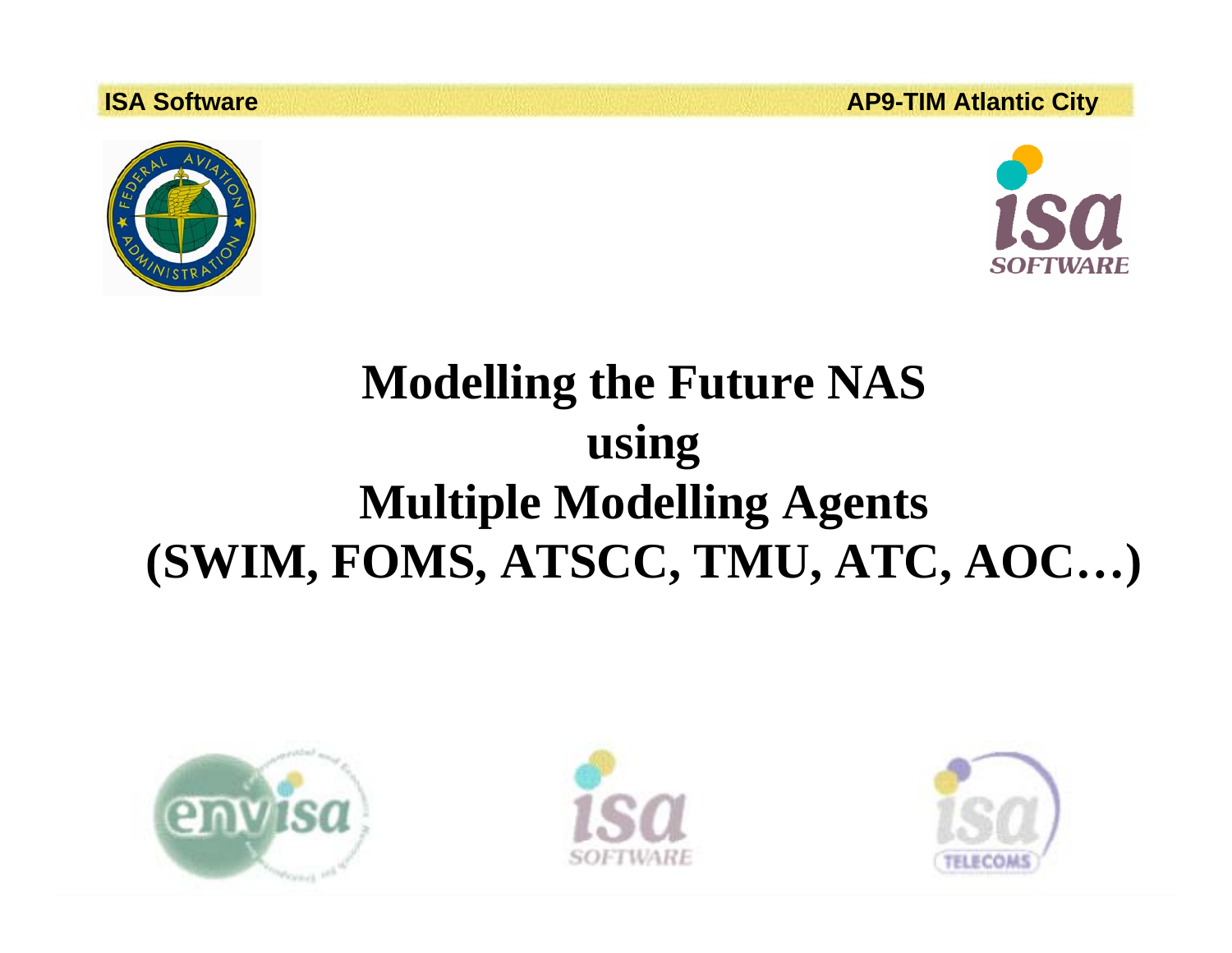#### **Genesis**

- **1998:** Interoperable model using Open Communication Interface
- •RAMS Plus – Gate to Gate ATC Simulation Tool
- •Decision Tool – AOC Operational Strategy Model
- •Opgen – AOC dispatch / flight re-planning model
- •ATMOS – NAS-Wide Weather model

*Implemented as point to point interoperable modelling components using TCP/IP* 

*Studied the impact on the ATNSP of allowing AOC to dynamically replan flight operations in response to NAS-induced delays (ATC/ATFM intervention, weather avoidance, airport induce delay, Military activity…)* 





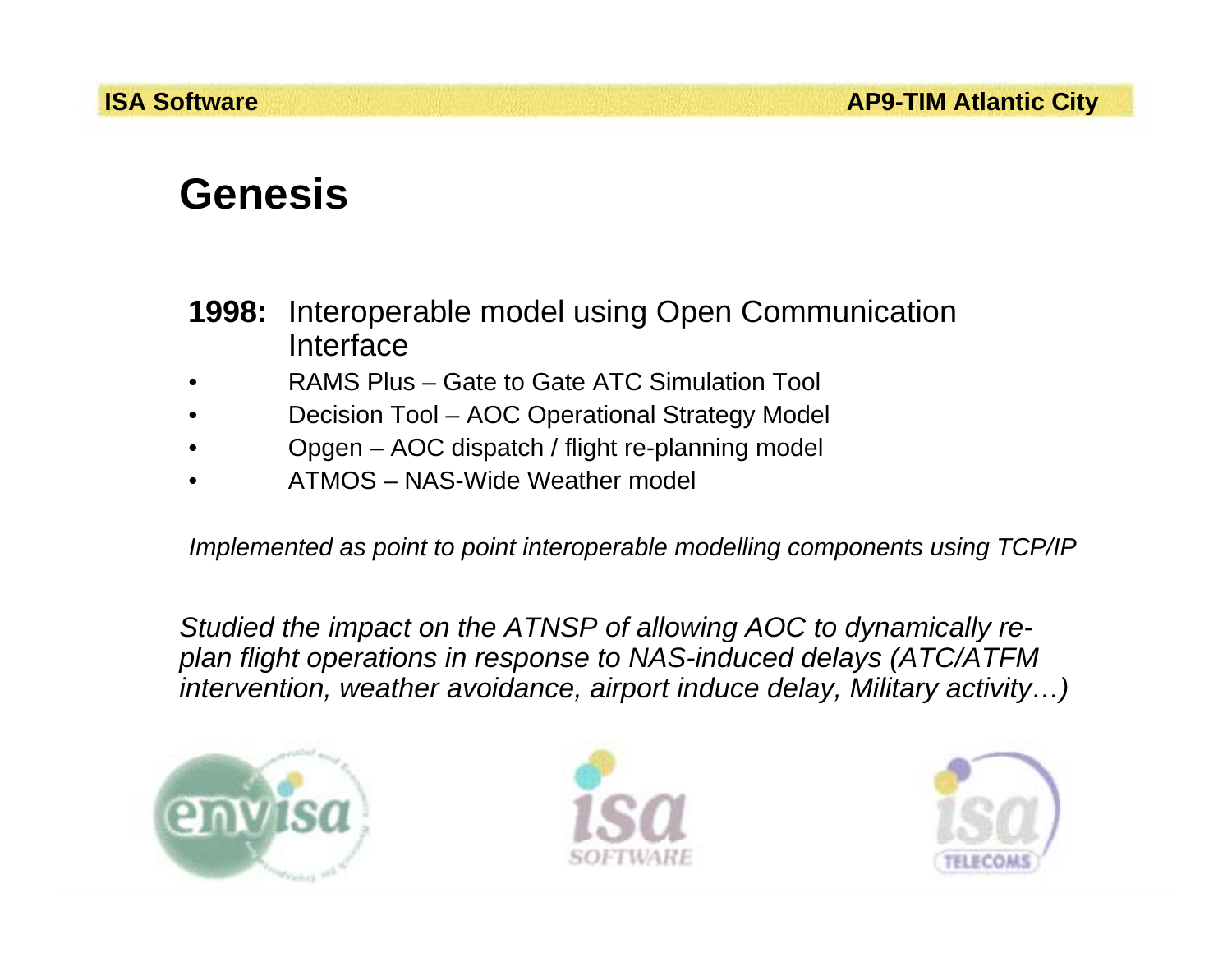## **Genesis (cont)**

#### **1999:**

Experimental Conflict Resolution / Controller Cognitive Modelling Experiments

- •RAMS Plus – Gate to Gate ATC Simulation Tool
- •MIDAS (SJSU) – ATC Cognitive Model

*Also implemented as point to point interoperable modelling components using OCI and TCP/IP*

*Supporting cognitive assessment of Controller actions during the Conflict Identification and Resolution process using a human behavioral model* 





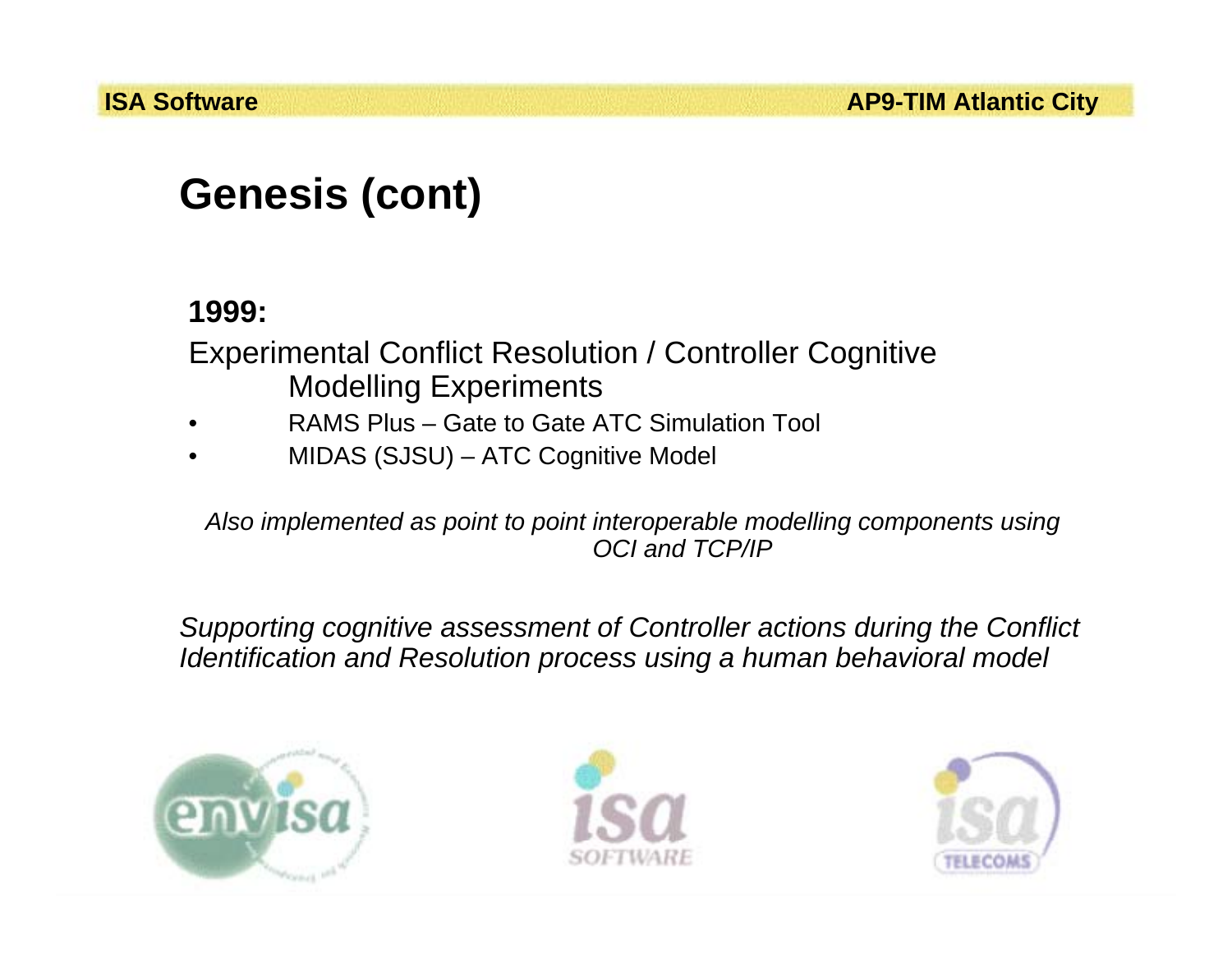## **Genesis (cont)**

#### **2000/2001:**

Augmented Flight-Deck Model

- •RAMS Plus – Gate to Gate ATC Simulation Tool
- •AFDM – Augmented Flight Deck Model (*1..n instances*)

*Still implemented as point to point interoperable modelling components using OCI and TCP/IP*

*Analysis of autonomous flight operations (e.g. DAG-TM, CoSpace, Free-Flight) in Controlled Airspace and the impact on the ATNSP, including ADS-B, Intent Broadcast, Conflict Identification, Flight-Flight Negotiation, Resolution and Controller Workload Analysis)* 





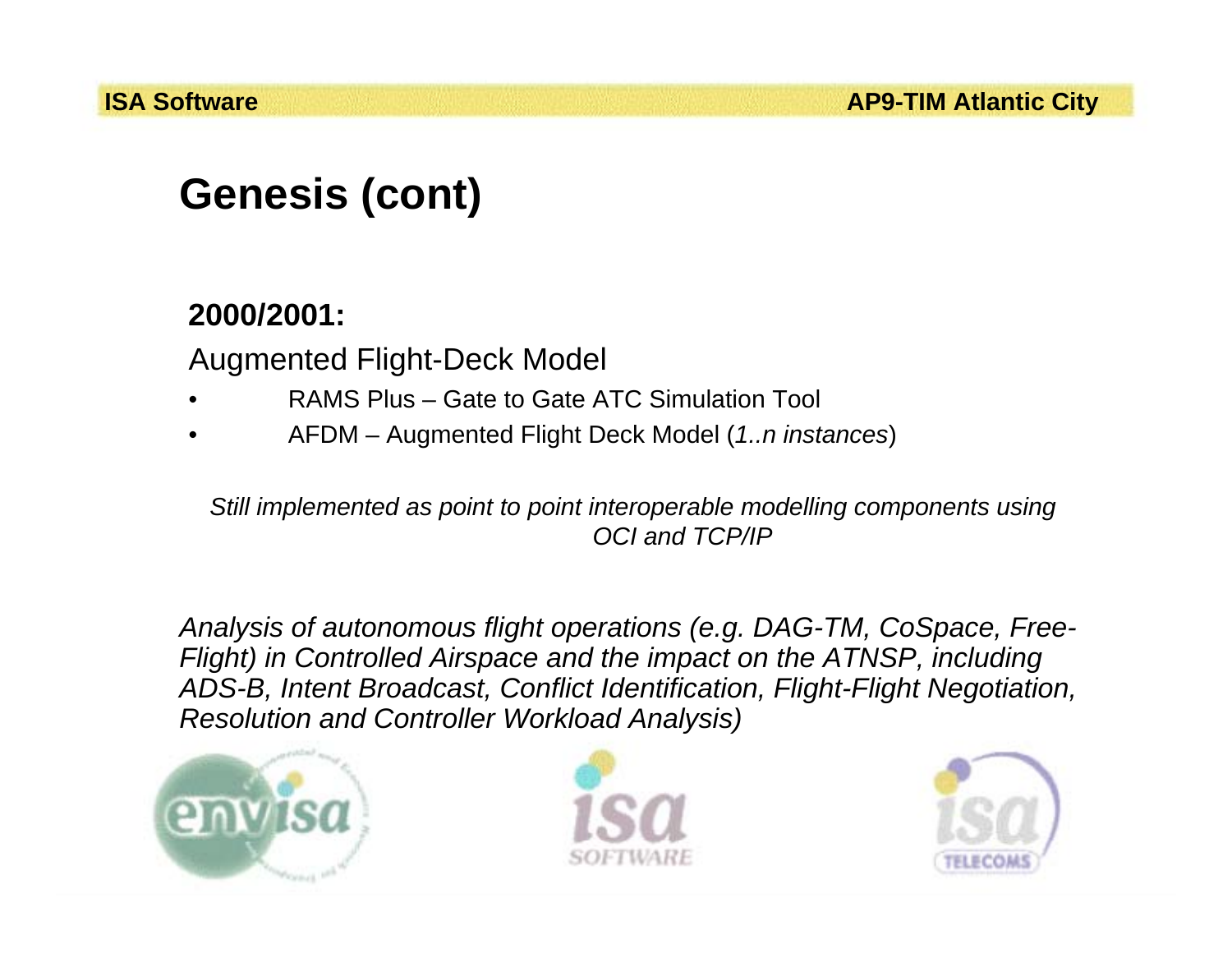## **Realization!**

*As each successful validation experiment increased interest in the technique, and additional concept began to be introduced to the Operational Concept Validation framework:*

- *New ways of managing the collaboration between models were required on each occasion*
- *Num. of point to point connections increase to become difficult to manage*
- *Each new model requires n-1 connectors*
- *Data (and knowledge) remained embedded as "islands of functionality"*

•*…*

# **SO**

**… a new collaborative framework was needed to manage the "explosive behaviour"** 





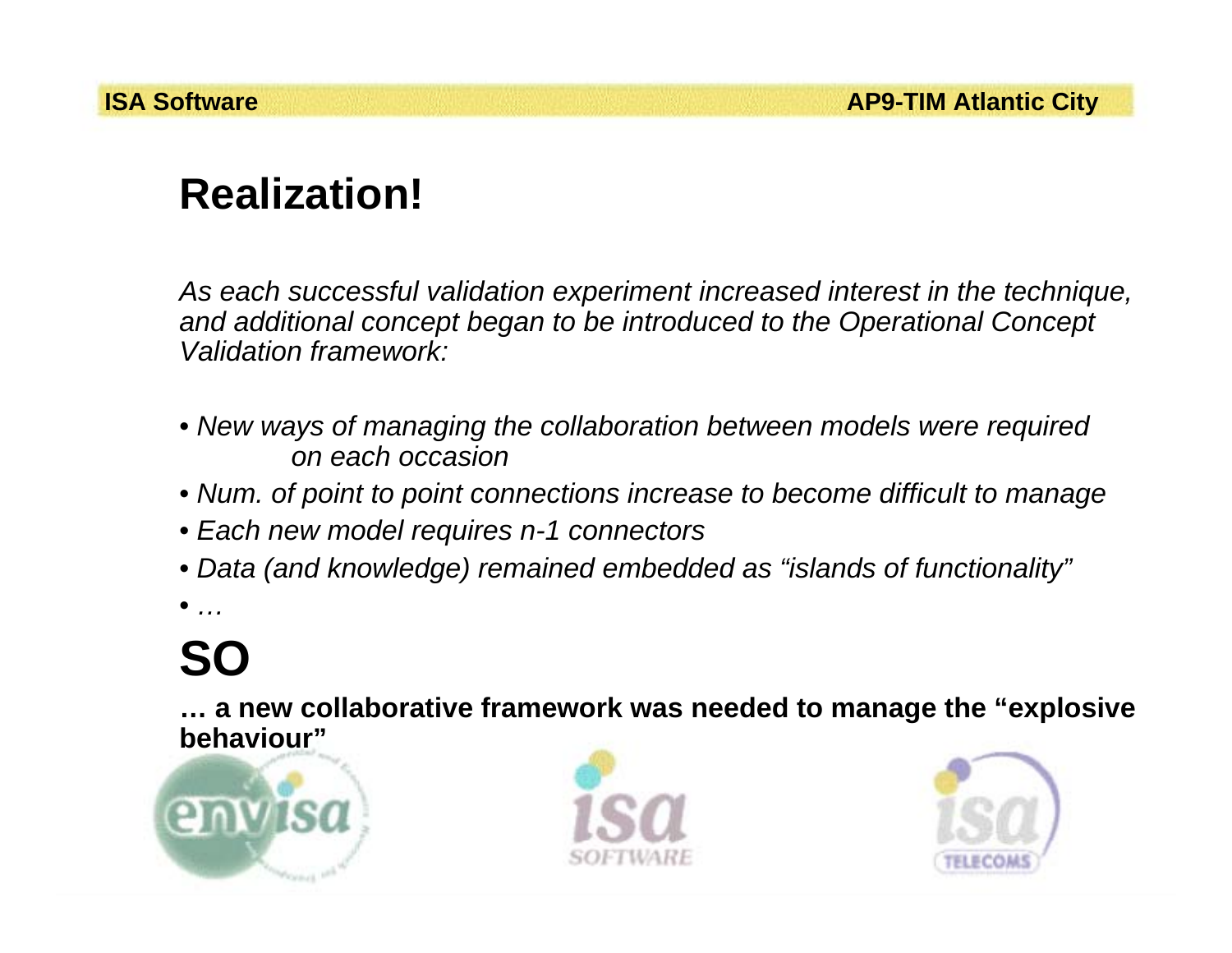**ISA Software**<br> **AP9-TIM Atlantic City** 

#### **Example:**







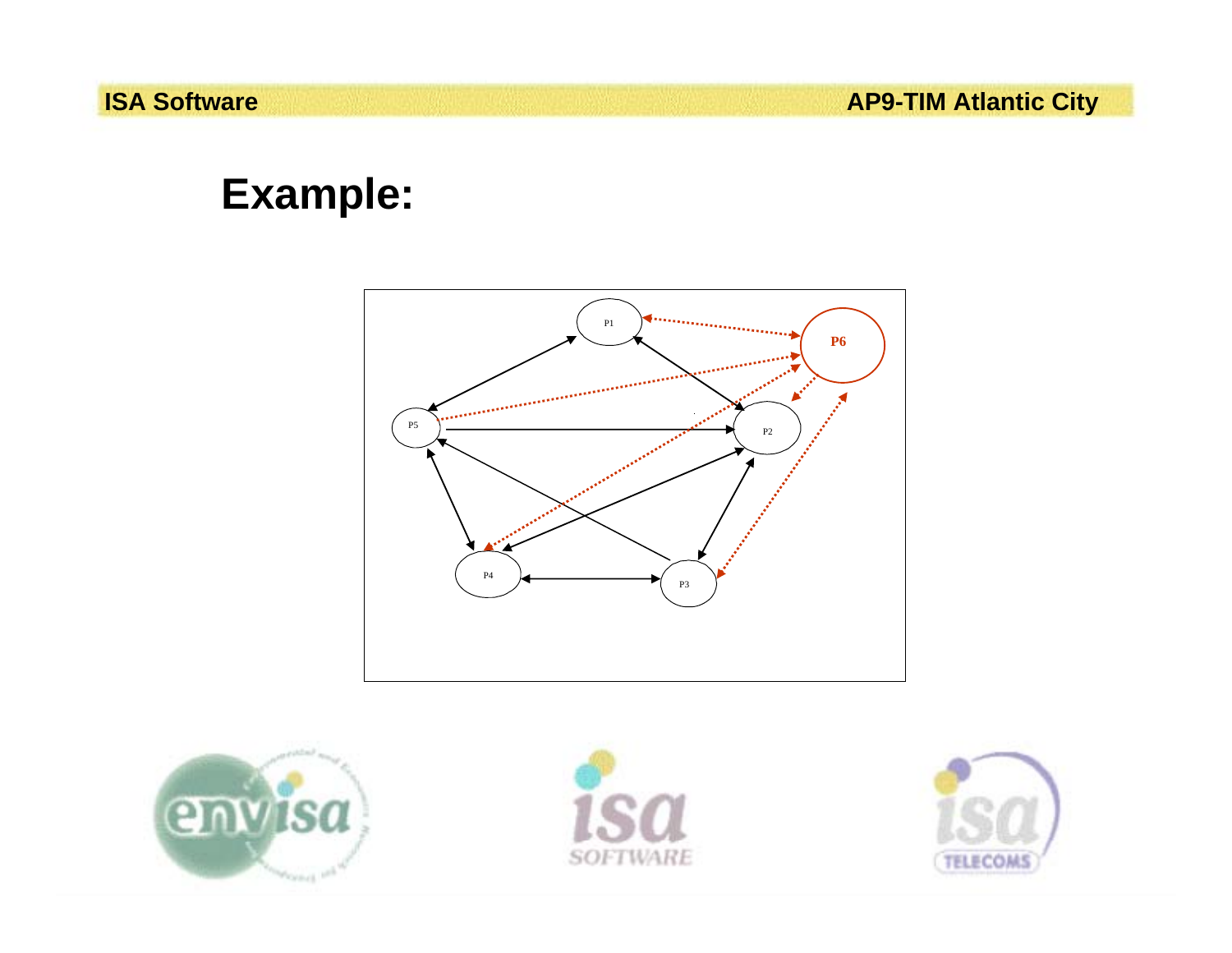#### **Meanwhile – in the "real" world**

*FAA (and friends) had been continuing the development of their CONOPS foreseeing:*

- **NAS-Wide Information Systems (NAS-WIS)**
- **Improved levels of Automation**
- **Enhanced Flow Management Techniques**
- **Improved Collaboration with Airspace Users**
- **Semi or Full Delegation of Separation Assurance (->Free Flight)**
- **More Management by Planning (Strategic ATM)**
- **Controller "Intervention by Exception"**
- **…etc**





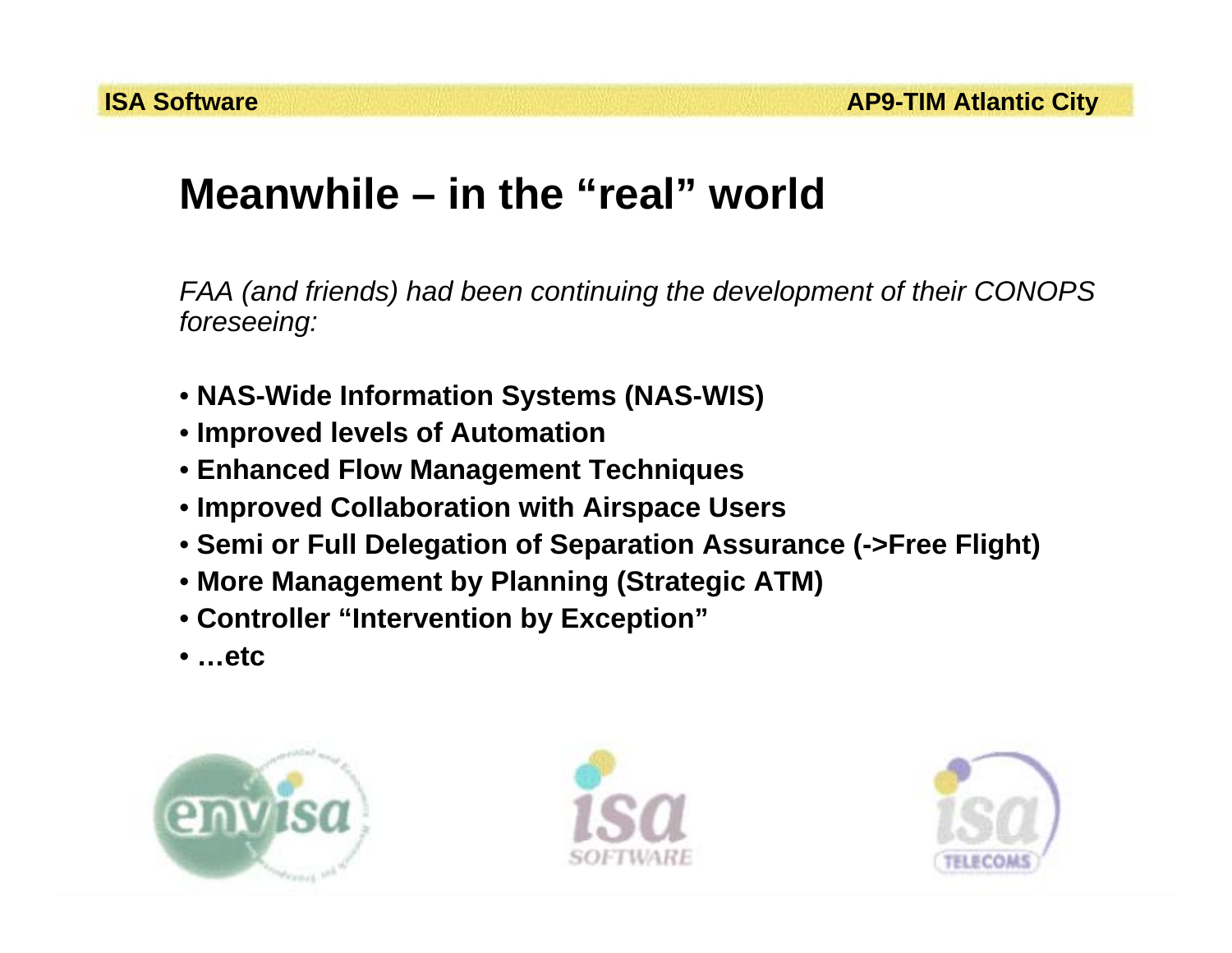### **CONOPS Future vision**

#### **New collaborative role in managing the NAS expected to:**

- • Improve NAS Operational Performance
	- •Increase the NAS capacity
	- •Improve aviation safety and schedule
	- •Reduce controller's workload
- • Enhance Common Situational Awareness
	- •Users arrange resources to help resolve flow problems
	- •Providers plan NAS in anticipation of changes to capacity





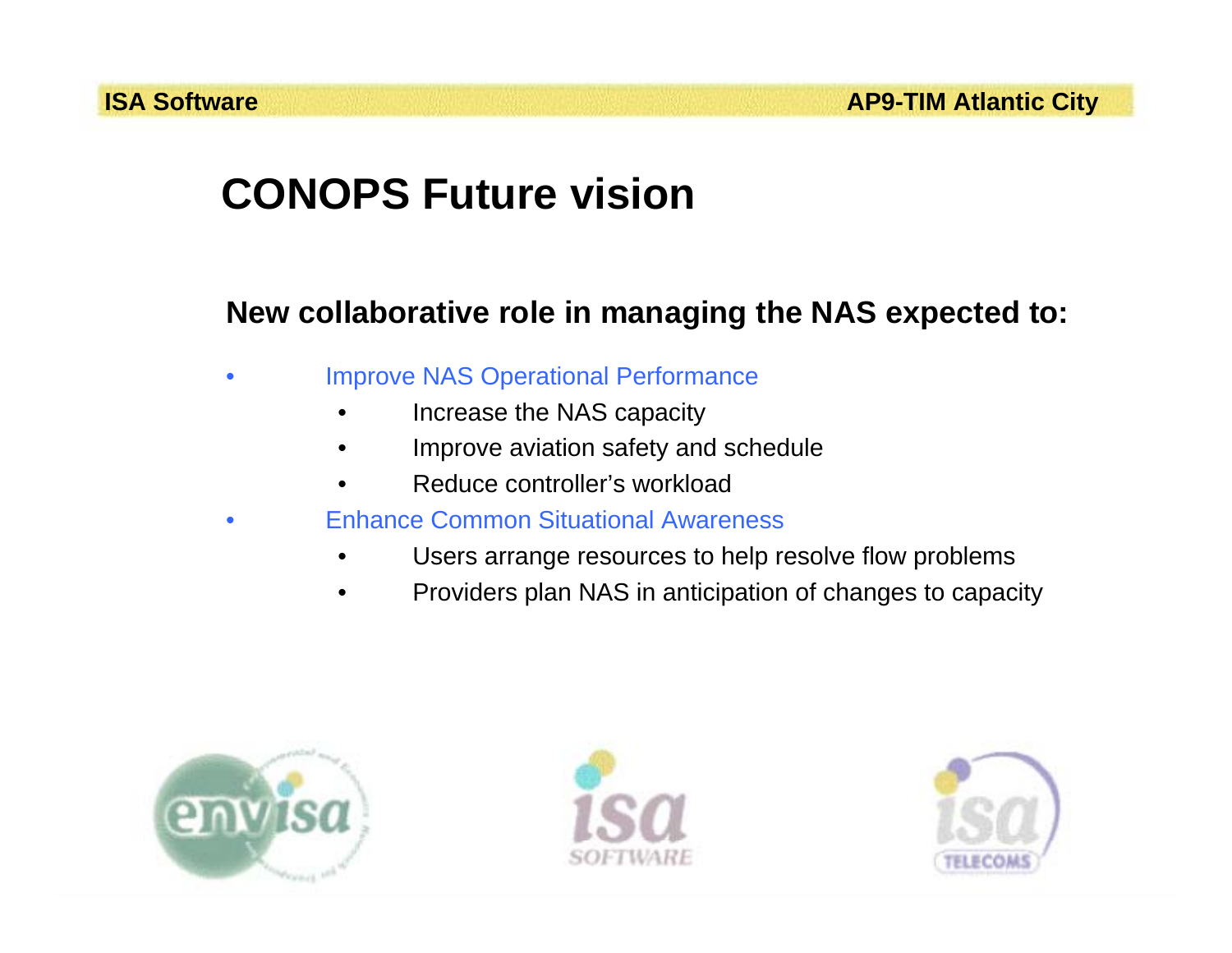### **CONOPS Future vision (Cont)**

#### **Technically, the vision requires:**

- • Network centric operations
	- •Connect all NAS users (organizations, automation systems and people)
	- •Share information
	- •Access to real-time information for decision-making
	- •Exchange information to improve the common situational awareness





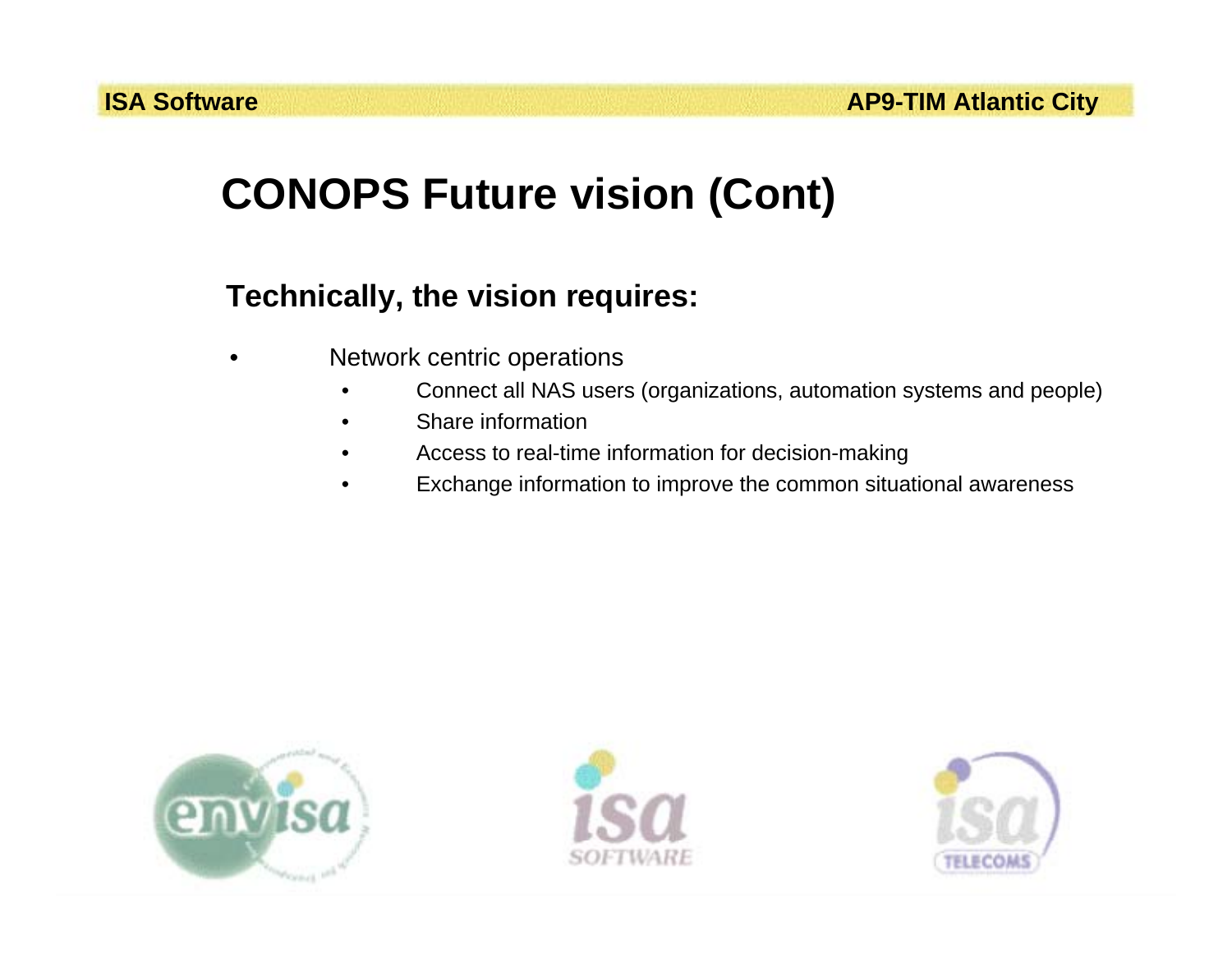### **ATM Pool of information**

- •Single connection point instead of many
- •Support of the "many-to-many" exchange of information
- •Support for the growth of decision points
- • Unanticipated application can easily access the framework, use shared data and collaborate with existing applications



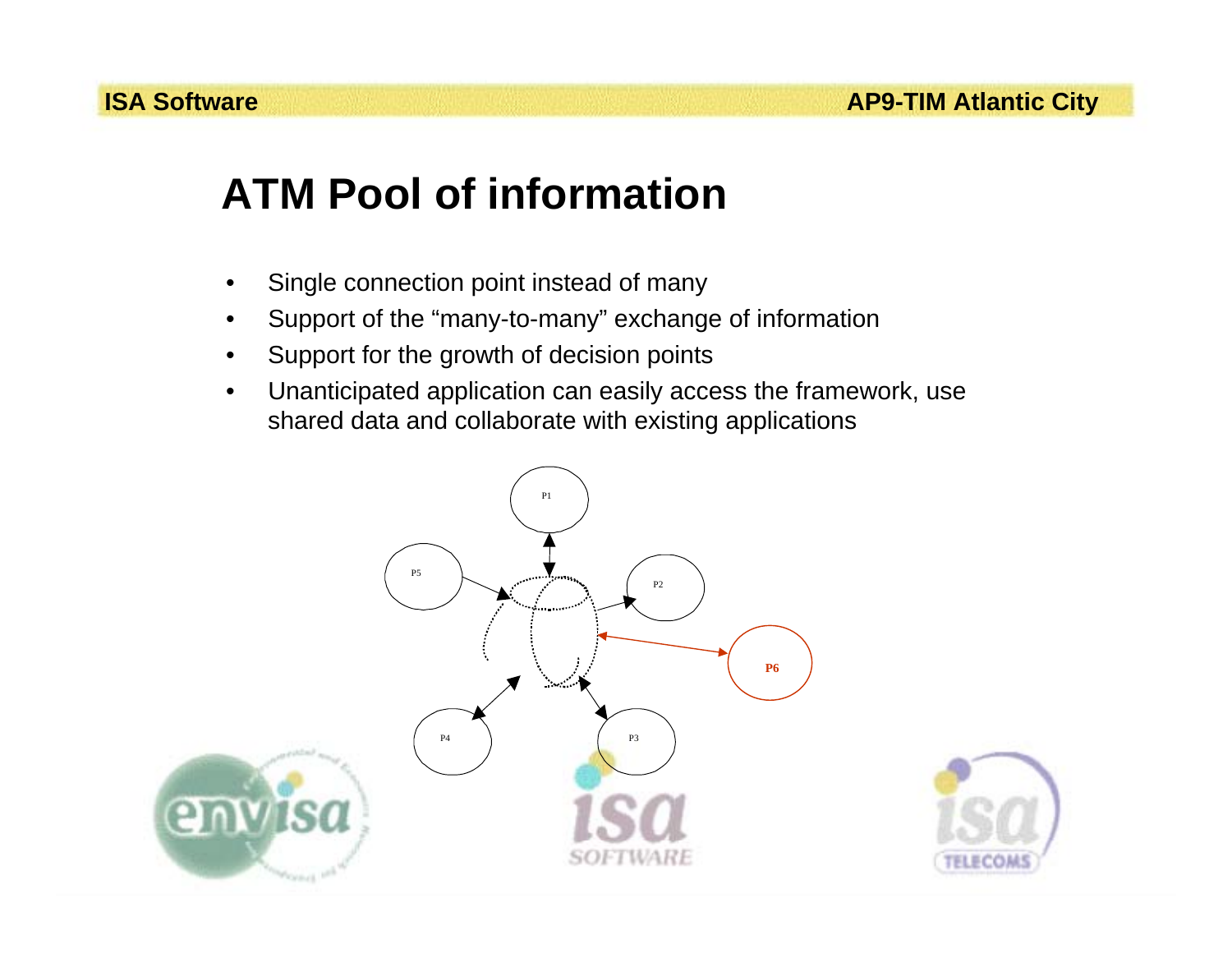### **System Wide Information Management (SWIM)**

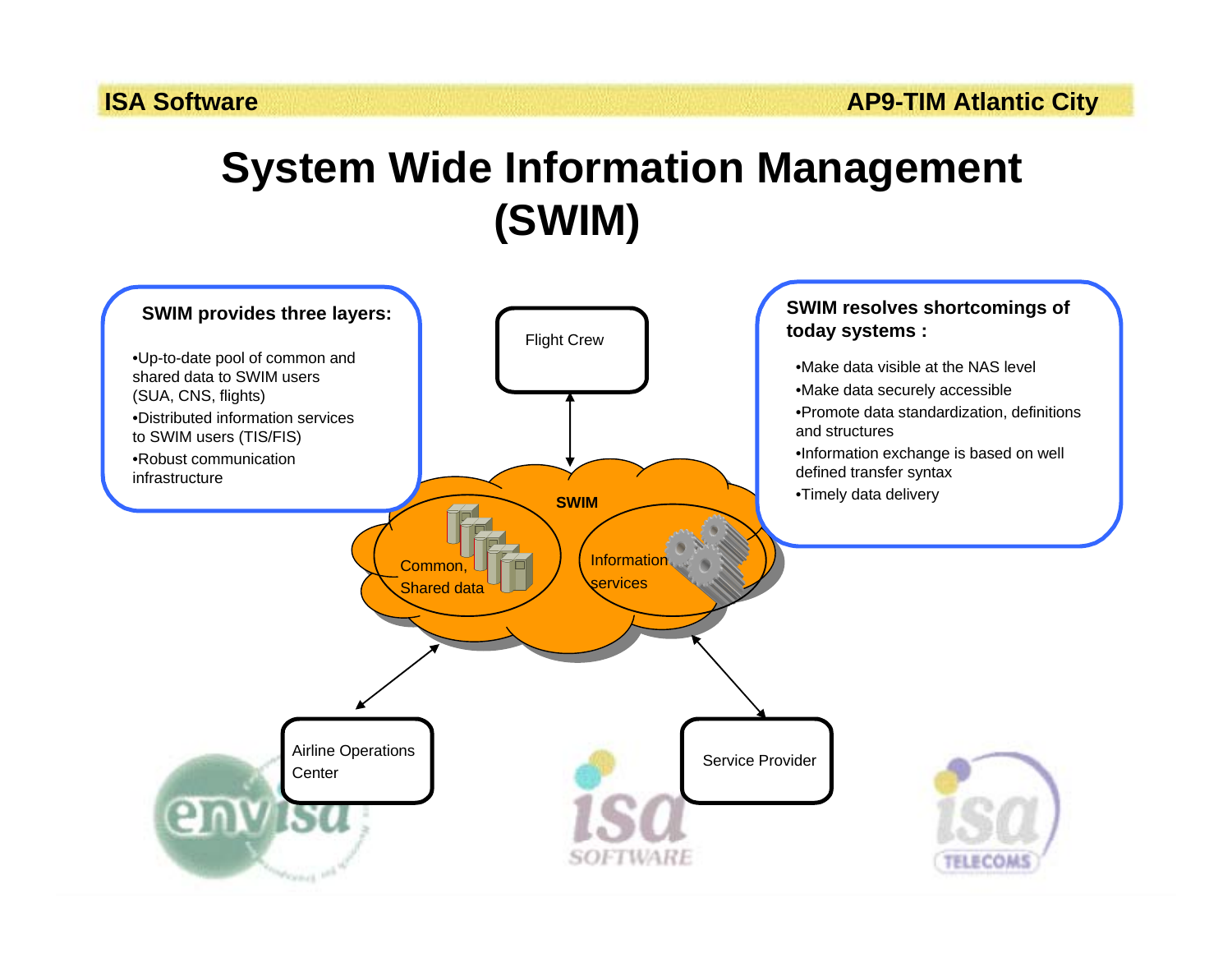## **The "New" modelling framework was born**

#### **Strategy for Information Management and Collaboration (SIM-C)**

- •Proof of concept for a SWIM infrastructure
- •Incorporation of Flight Object Concepts
- •Including target fast-time simulators and analytical tools
- •Supported as a networked modeling infrastructure
- •Providing access to common and shared information
- • Disseminating information to all models that are impacted by information update or event occurrence
- •Supports collaborative decision-making processes
- •…to evaluate cooperative ATM concepts





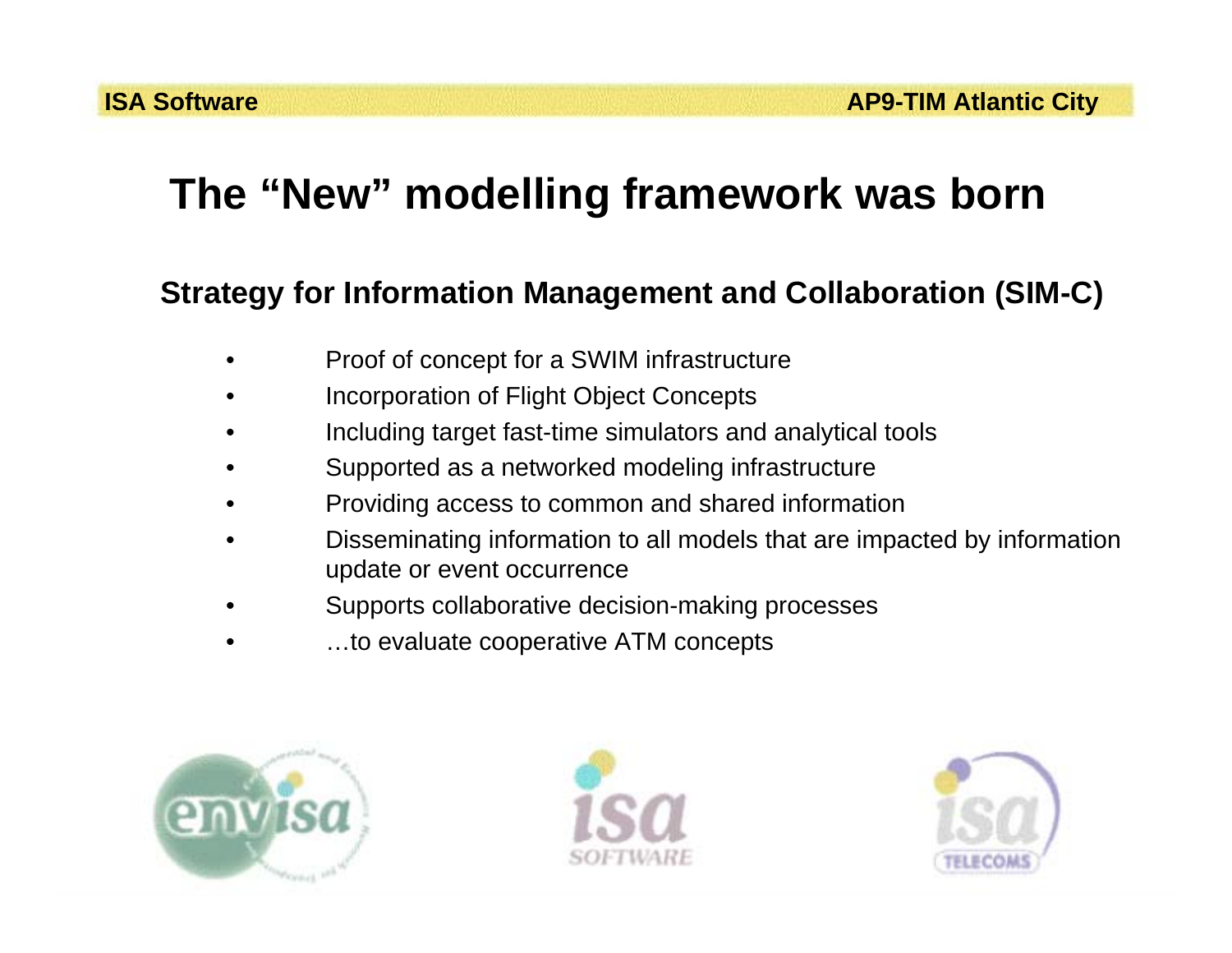## **SIMC Reference Model**

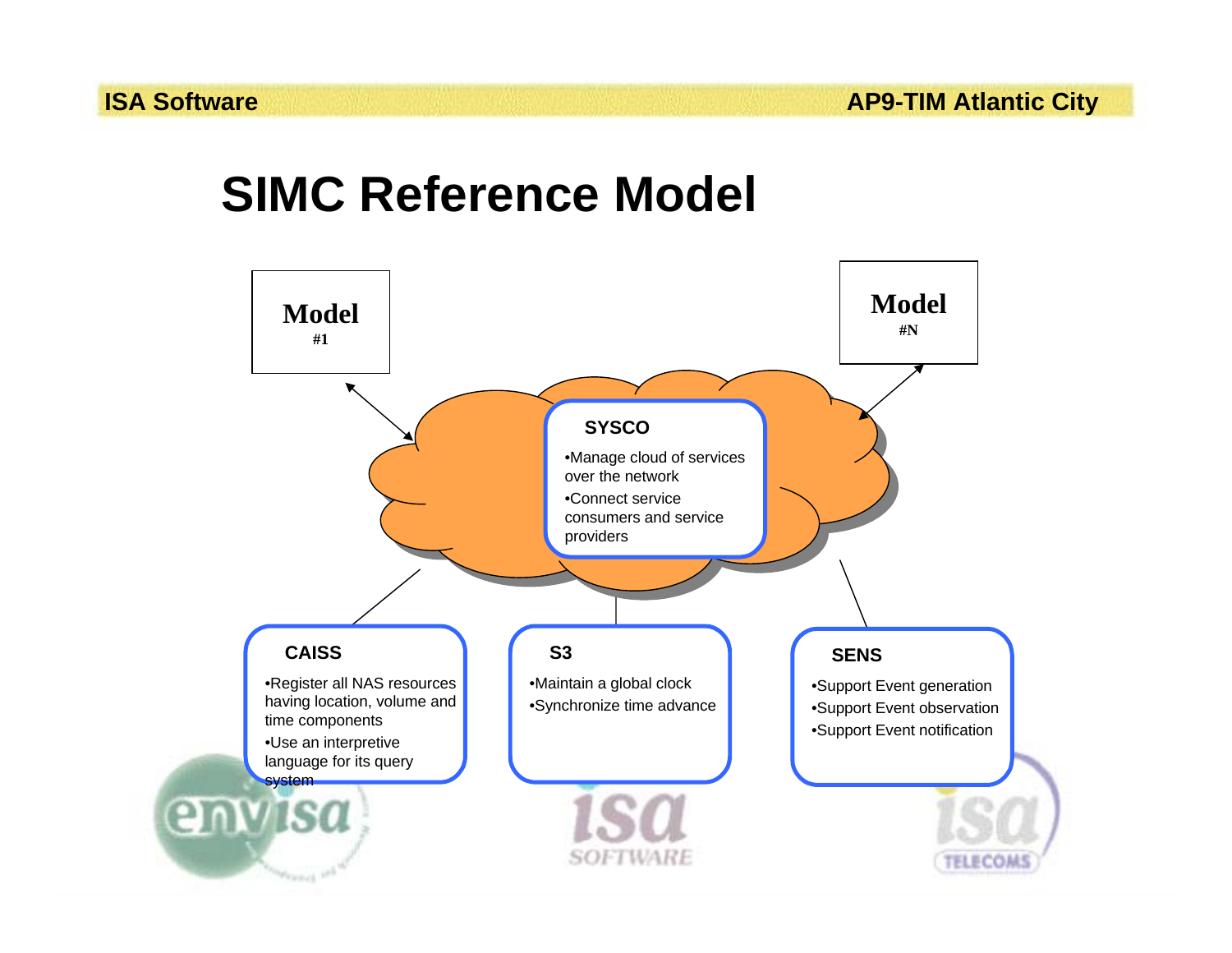# **SIMC Key Concepts - Summary**

- •Connectivity management through SYSCO
- •CAISS in support of common data sharing
- •CQL to interrogate dynamically CAISS
- •Global clock to synchronize time advance (S3)
- • Event notification service in support of event generation, observation and notification (SENS)
- •Support of Community of Interest (Federations)
- •Support of growth of decision points
- • Architectural framework allowing for advanced intelligent agents to be easily built upon more primitives services





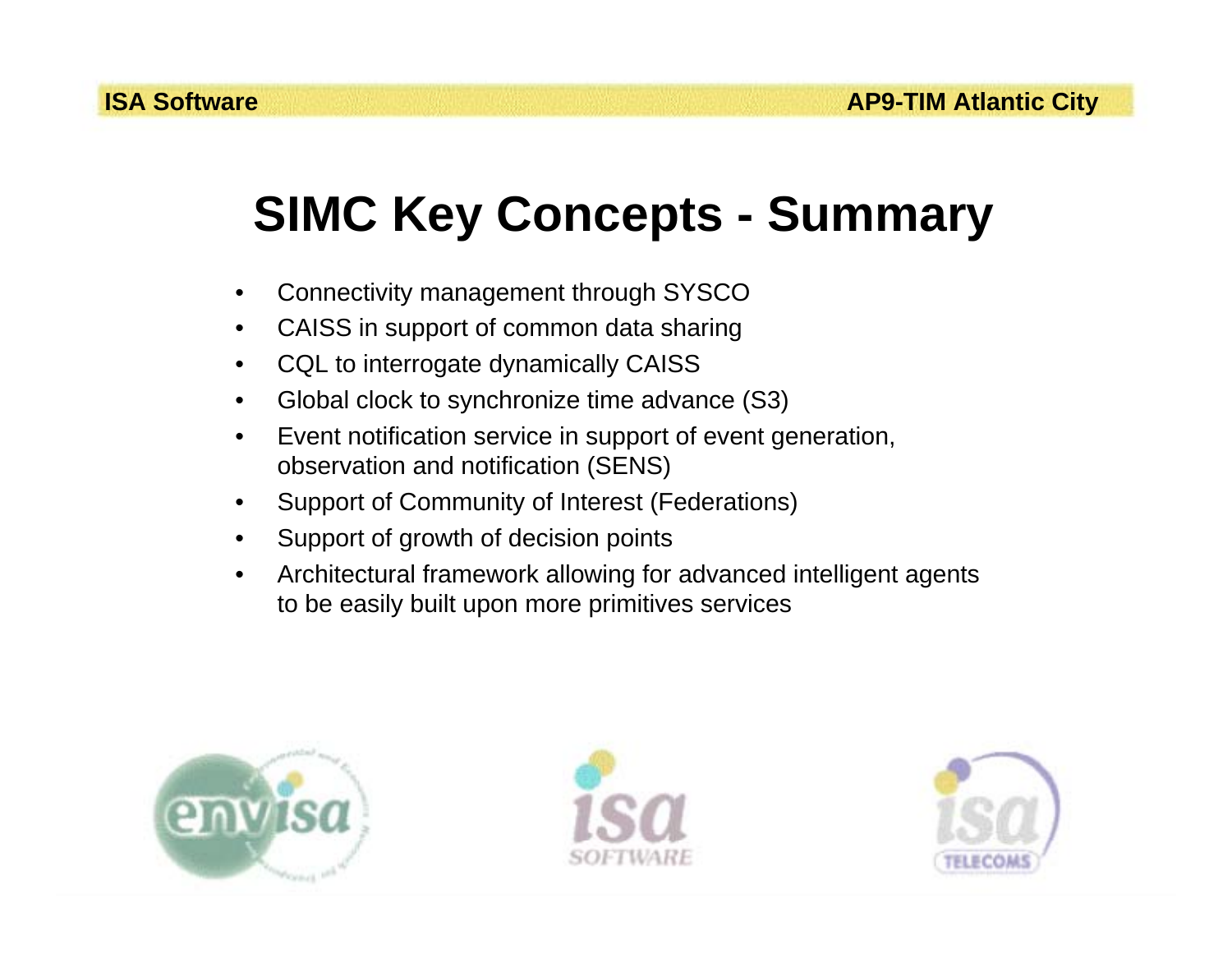